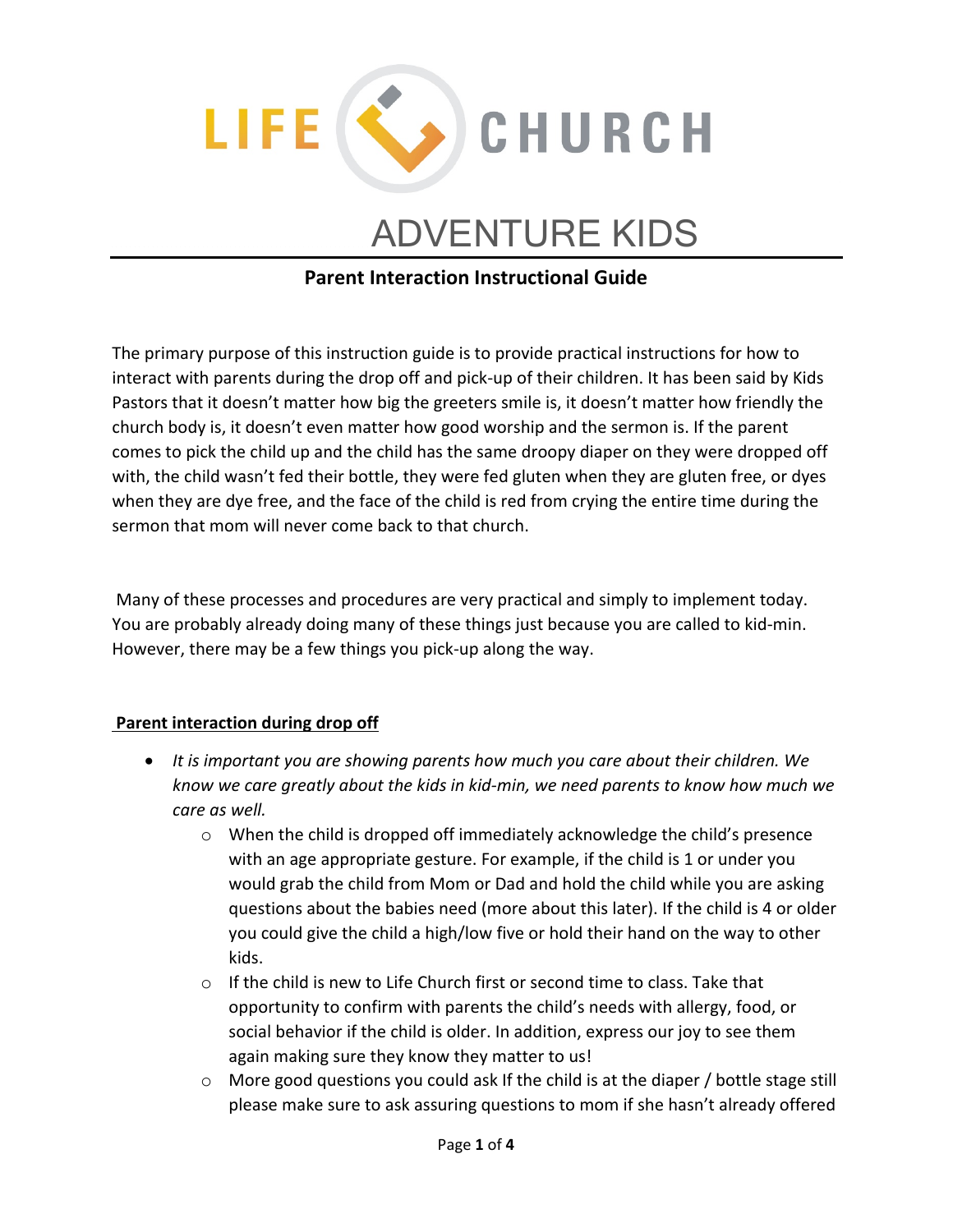up everything about the child. Questions that are care related are what you are wanting to inquire about. Questions like: when was the last time diaper was changed? Will they be hungry during service? Do you have a preference on where to put dirty clothes for blow-outs? Do you have change of clothes in the diaper bag? Do they take a pacifier well? Do they bite? How often should we be asking about using the potty (for potty training kids)

- $\circ$  Put a label on the babies jacket / diaper / anything child brings in so it leaves with the correct parent.
- $\circ$  Please also make sure to tell moms of children 2 and under that we will contact them via txt message if help is needed with their child. Tell them to ENJOY SERVICE!

## **Parent interaction during pick-up**

- *When child is picked up after service we want to show the parent they were right to entrust us with their child. If the pick-up line is longer because you are thorough with your debrief of how service went for their child that is okay. We would rather be thorough and have parents talk about how well their child is taken care in the car ride home than getting in the car quickly and discussing how poor their child was cared for because they don't know how much care you actually provided.* 
	- $\circ$  Debrief parents for ages 0-2 on whether the child ate the snack or bottle provided. Debrief parents on diaper changes, outfit changes and old outfit placement, debrief parents on all the items they brought and where they are(pacifiers, shoes/socks, special blankets or other special toys). If child is being potty trained, debrief parent on when potty break was taken.
	- o Debrief parents on the child's behavior during service, good, bad, or ugly (we talk more on this later).
	- $\circ$  Debrief what the lesson was about so they can re-enforce the lesson through out the week. This would be a good time to talk about the craft they did or didn't want to participate in and how the craft connects with God.
	- o If it is appropriate remind parents of announcements of kid-min events coming up.

## **Parent interaction guide for conflict resolution with unruly child**

• The reality is when interacting with children there will be character issues that arise in some of the children from time to time. We do want to bring to surface the behavior issues with their child if its re-occurring on a weekly basis. There is an exception to this which is if the child displays very naughty behavior that needs to be addressed right away. For instance, if a child is biting or physically attacking other children that will need to immediately be addressed. If a child refuses to listen to the room authority in all ways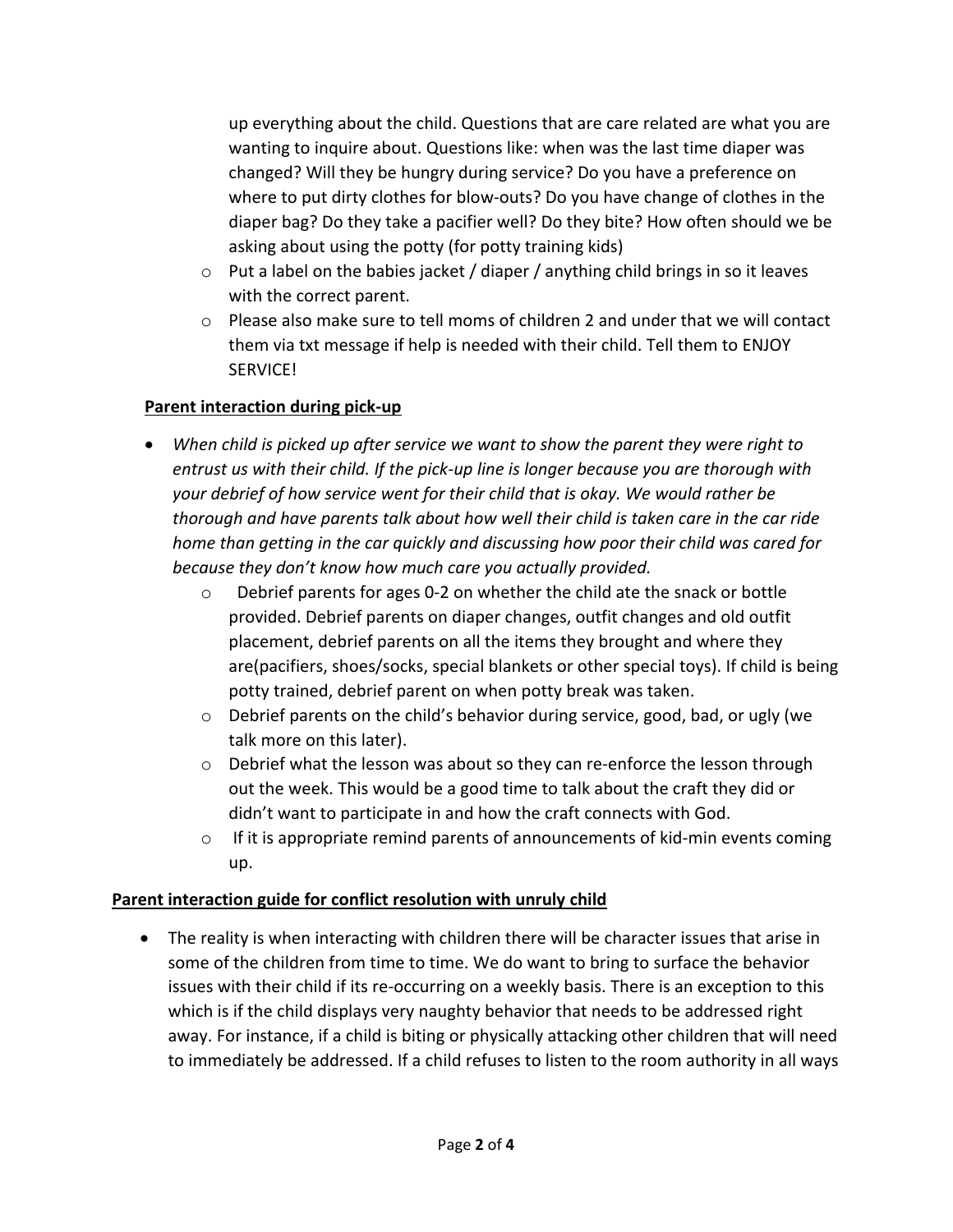shapes or forms you will need to get the parent involved. Here is some tips on how to bring parents up to speed with the childs behavior:

- $\circ$  When parent/s walk up to be debriefed about their child have a nice greeting ready for them "Hello, I'm grateful for your support with little Jimmy". Be ready with an approachable body language. This means do not have your arms crossed or use louder than normal dialogue when speaking with parents.
- $\circ$  When dialoging with the parent we have found the use of the "sandwich method". This method is one of the most effective methods for addressing their child's behavior because it disarms their defenses, and helps them see we are wanting to address these issues because we love them too.
- $\circ$  The sandwich method goes like this. You say something good about the child, then you address the behavior issues directly and precisely, then you end with something good(this could be a re-iteration of the first item used).
- o Be ready to give specific examples of the behavior issues and how you attempted to address them in the room. (we cover room discipline in a different training doc). The more detail you can provide with the behavior issues the more you are equipping the parent for how they need to address the issue on their end.
- $\circ$  You are not in control of how the parent received this information nor are you in control of how their discipline or address the issue with their child. You are responsible for how you relay this information. Do not attack the child verbally to the parent nor is it good to have alterations in your tone of voice. Just be calm and direct with facts not emotions when relaying the middle of the sandwich.
- $\circ$  If the parent doesn't receive the information, by making a comment that he/she has never done this before, or that is not like them, or maybe they blame you or other kids in the class. At that point you NEVER ARGUE with the parent. This is not your role. You just simply report what took place and if the parent would like to speak with the Kid-Min pastor they are welcome to schedule a time and date to do so for further resolution to the issue.
	- Always do your best to leave parents with the understanding in what our purpose is with them. We are partnering with them to lead these kids into an encounter with God to bring about developing the destiny and purpose for their life with maturity and love.

## • **Leave Parents with a positive**

 $\circ$  Whatever you do as the pick-up is ending. Make sure to leave the parents with a reminder that regardless of the circumstance that took place this week we are looking forward to having them back next week! If they do not leave with this impression they may be left thinking they are not wanted back. If the child does not come back we sever the ability to help them develop in their destiny and